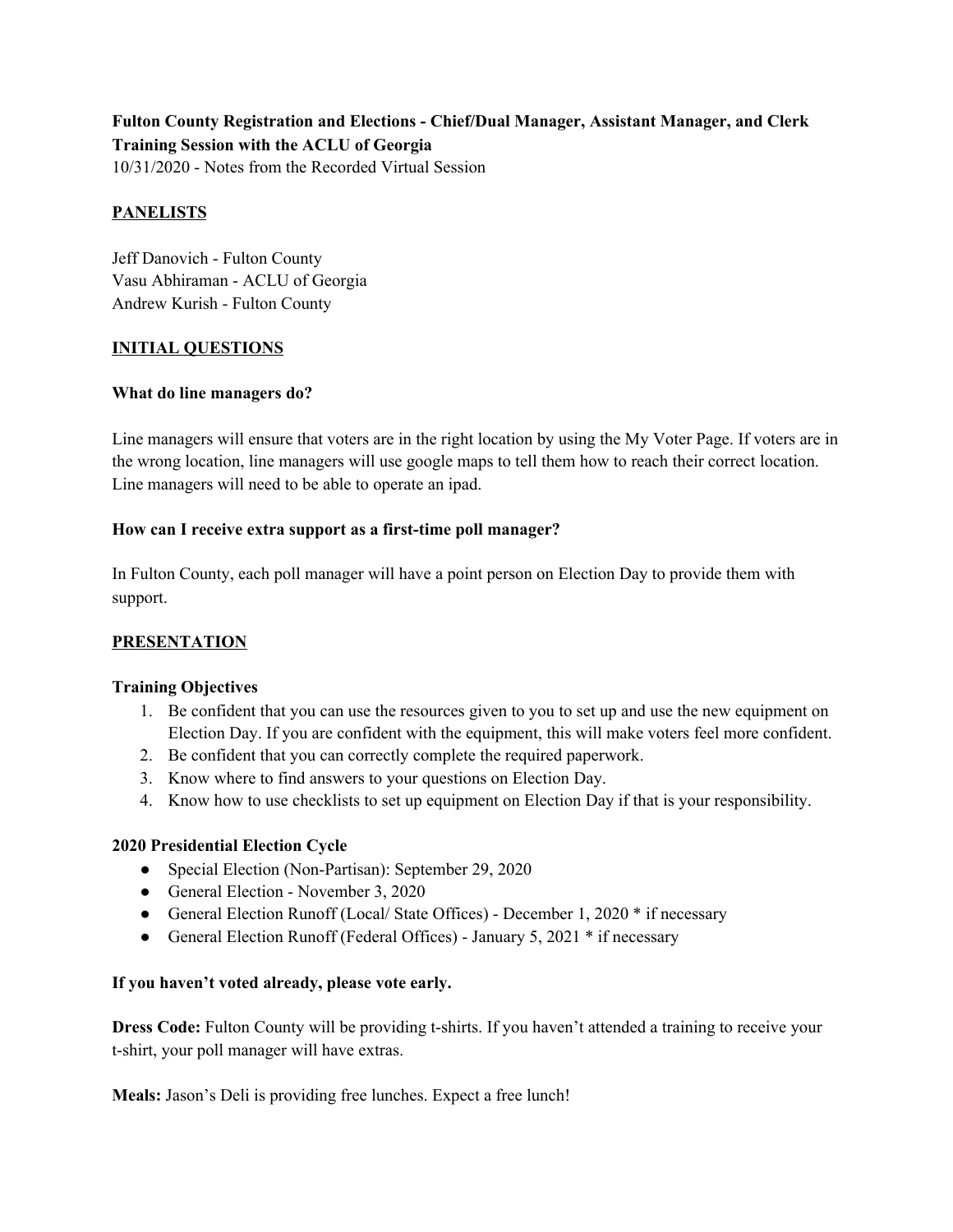**Technicians** will arrive with poll workers during this election, instead of earlier - like they have in past elections.

In previous elections, if you had a specific issue, you would've been given a specific phone number to call. This year, there is one **phone number to call with issues/questions:**

- 404-612-3800/3801
	- Option 1: Scanner, BMD, Poll Pads (Tech Support)
	- Option 2: Supplies (Missing Forms)
	- Option 3: Registration (E.g. Citizenship)
	- Option 4: Absentee
	- Option 5: Poll Worker/ Precinct Open
	- Option 6: General Questions

### **Customer Service Tips**

- 1. Smile
- 2. Maintain a positive attitude.
- 3. Listen.
- 4. Use available technology to help.
- 5. Offer timely updates. If someone has an issue, give them timely updates.
- 6. Educate the voter. If a voter is confused, explain the voting processes to them.
- 7. Go the extra mile.
- 8. Thank the voter. Voters are the reason we are here!

### **Precinct Positions (being trained in this session)**

- **1. Clerk:** greets voters; operates poll pads; assists voters with BMDs; sanitizes equipment once every hour; hands out "I Voted" stickers; monitors scanner(s).
	- **a.** If you're chosen to be a runner, you will leave the precinct early and make sure that the memory cards and other necessary materials get to the check-in center.
- **2. Assistant Manager:** can perform any and all duties assigned to clerks; can work provisional station; will fill manager position if needed (non-negotiable)
- **3. Manager (Has one precinct in their polling location)/ Dual Manager (Has multiple precincts in their polling location):** oversees the operation and implementation of the voting process; can work provisional stations; can perform all duties in precinct except for being the runner.
	- a. If you're working as a dual manager, don't be intimidated. This does not affect the day-to-day tasks at your polling location.

**\*Note:** The ACLU of GA had an additional provisional ballot training. To view, click [here.](https://drive.google.com/file/d/165ooBHNPdpxAq987mL0bACuj3lsd-egk/view?ts=5f8da0ad)

### **Other Precinct Positions (Not being trained in this session)**

1. **Election Technicians**: will assist with technical issues concerning the scanner, ballot marking device (BMD), printer and poll pads; leaves after all of the machinery is shut off.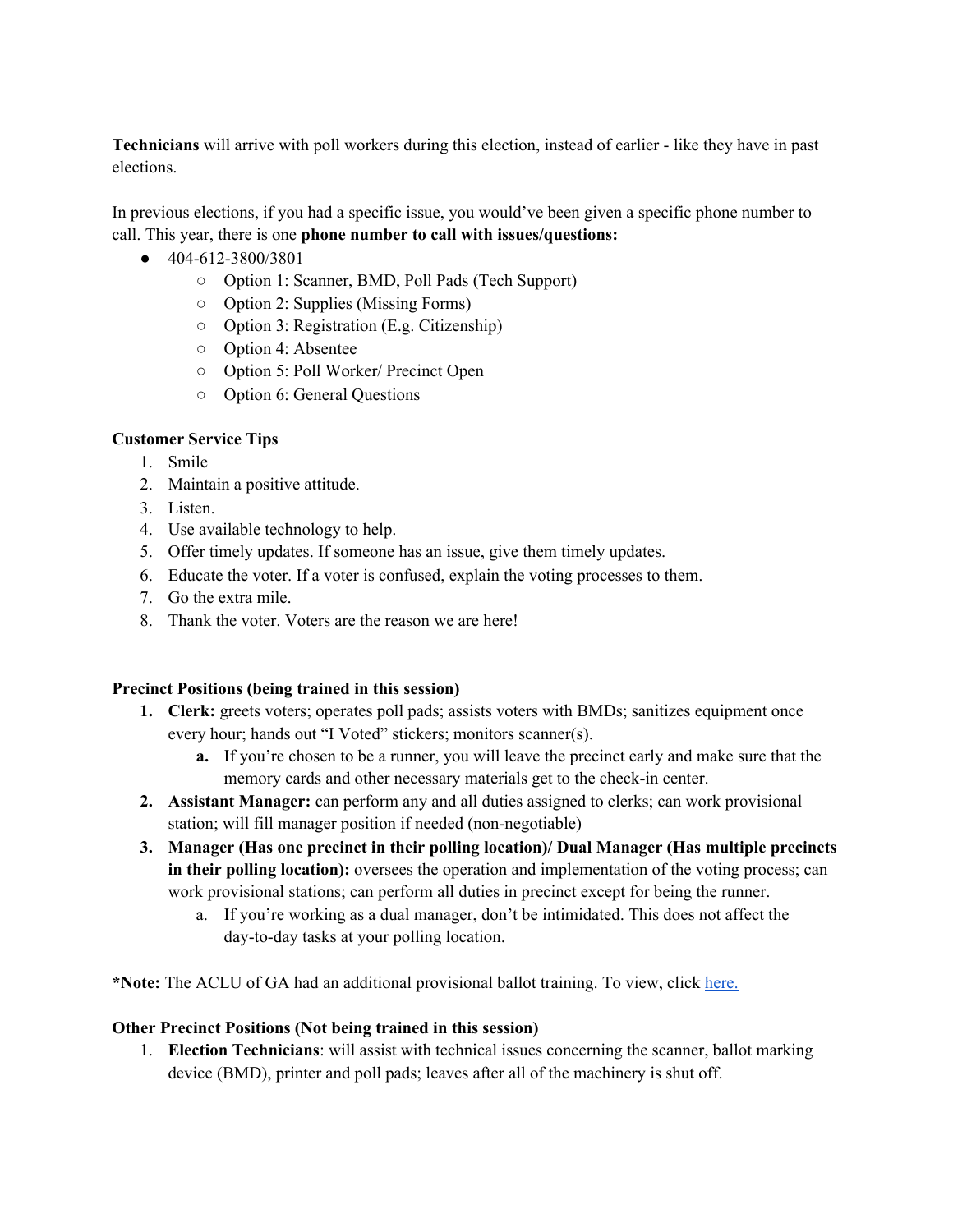- 2. **Line Monitor:** uses a specifically issued poll pad to assist voters in line to determine their correct precinct; updates the manager and county on wait times; stands at the end of the line on Election Day to indicate who the last voter is.
	- a. If you get in line by 7pm, you are eligible to vote regardless of how long the line is.

## **What is the basic voting process?**

The poll pad (iPad) will be used to check voters in. After checking a voter in, a voter access card will be created. The voter will then go to the BMD, plug in their voter access card, and tap their choices. A ballot will print off on the printer that is attached to the BMD. The voter will then place their ballot into the scanner.

# **SUNDAY**

## **On Sunday, MANAGERS will be responsible for picking up the equipment. Sunday Checklist:**

- 1. Prepare: Before Sunday, clean out your trunk because you're going to need room for equipment in your vehicle.
- 2. Pick Up: Check materials + review your sample ballots.
- 3. Confirm: Confirm your county cell phone works by calling and texting yourself. Make sure the phone is fully charged for Tuesday morning.
- 4. Confirm: Confirm poll pads match assigned precinct. If you have one with the wrong location, alert someone immediately.
- 5. Review: Review letter of instruction. Letters of instruction will contain policy and procedure updates and your passwords.
- 6. Contact: Contact poll workers to let them know what time they are expected to arrive for Monday checklist.
- 7. Set Up: Set up your precinct on Monday.

### **On Sunday, managers will pick up a blue and red supply bag. This will include:**

- 1. Provisional Ballot Bag Orange
- 2. Provisional Ballots w/ Issuance Record
- 3. Provisional Envelope Inner (White)
- 4. Provisional Envelope Out (Salmon)
- 5. Provisional Materials (Clear) Envelopes Includes:
	- a. Challenges and Pending Voter Form
	- b. Numbered List of Provisional Voters
	- c. Provisional Ballot Recap Sheet
	- d. Provisional Quick Tips
	- e. Provisional Voter Certificate Binder Spoiled
	- f. Provisional Voter Certificate Binder Valid
- 6. Provisional Voter Registration Application (Beige) Extra
- 7. Rubber Bands + Paper Clips
- 8. Sample Ballots Flyer
- 9. Scissors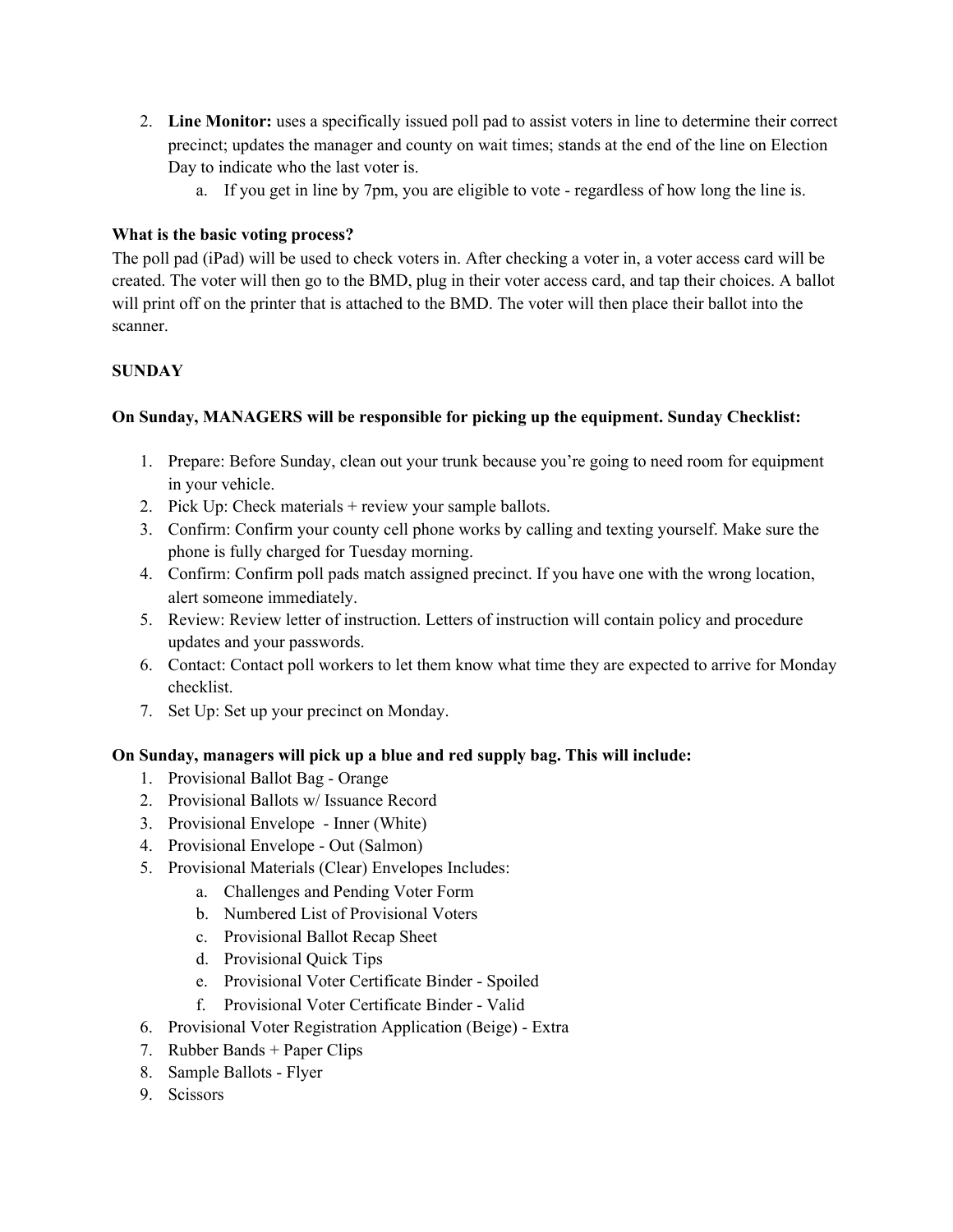- 10. Secrecy Folder
- 11. Stickers Peach "I am a Georgia Voter" and/or "I Secured my Vote"
- 12. Suggestion Cards
- 13. Voter Certificate Binder
- 14. Voter Certificates
- 15. Challenged Ballot Bag Small Orange with Blue Seal
- 16. Check-in Transport Bag Red/Clear
- 17. Clipboards
- 18. Correct Precinct Signs
- 19. Electors List
- 20. Extra Packing Envelopes
- 21. Magnifying Glass
- 22. Manager's Packet (Includes Fee Schedule #2 Envelope)
	- a. The Fee schedule is important. This is how poll workers get paid.
- 23. Measuring Tape
	- a. Measuring tape is important for two reasons:
		- i. The first is social distancing. You need to measure out six feet between waiting spots.
		- ii. The second is that there is a rule that says that you cannot campaign within 150 feet of a polling location. This is 150 feet from any point on the exterior of the building. If someone arrives to vote with a pamphlet/campaign materials, please ask them to fold it up and put it in their pockets. Polling locations are non-partisan sites.
- 24. Memory Card w/ Seal Yellow
- 25. Notebook
- 26. Notice to Provisional Voter
- 27. Notice to Provisional Voter Station
- 28. Packing Envelopes #1, #3 (red), #4, #5, #6, #7, #8, #9
- 29. Pens
- 30. Power Outlet Tester (For Technician Use)
- 31. Provisional Ballot Bag Orange
- 32. Provisional Ballots w/Issuance Record
- 33. Provisional Envelope Inner (White)
- 34. Provisional Envelope Outer (Salmon)

*Essential Forms* (included in blue and red supply bag):

- 1. Equipment Carrier/Voting Booth Security Seals Form: used to record seal numbers when resealing the doors of the Carriers. Used for Monday set-up when black supply box is removed and poll pads stored, Tuesday morning and Tuesday night.
- 2. Zero Count Form: used to confirm and document the equipment is reset to Zero and the Ballot Boxes are empty. One form, for each scanner.
- 3. Scanner/Ballot Box Recap Form: used to verify seal numbers received from warehouse and to record seals for ballot box and emergency ballot box as they are replaced.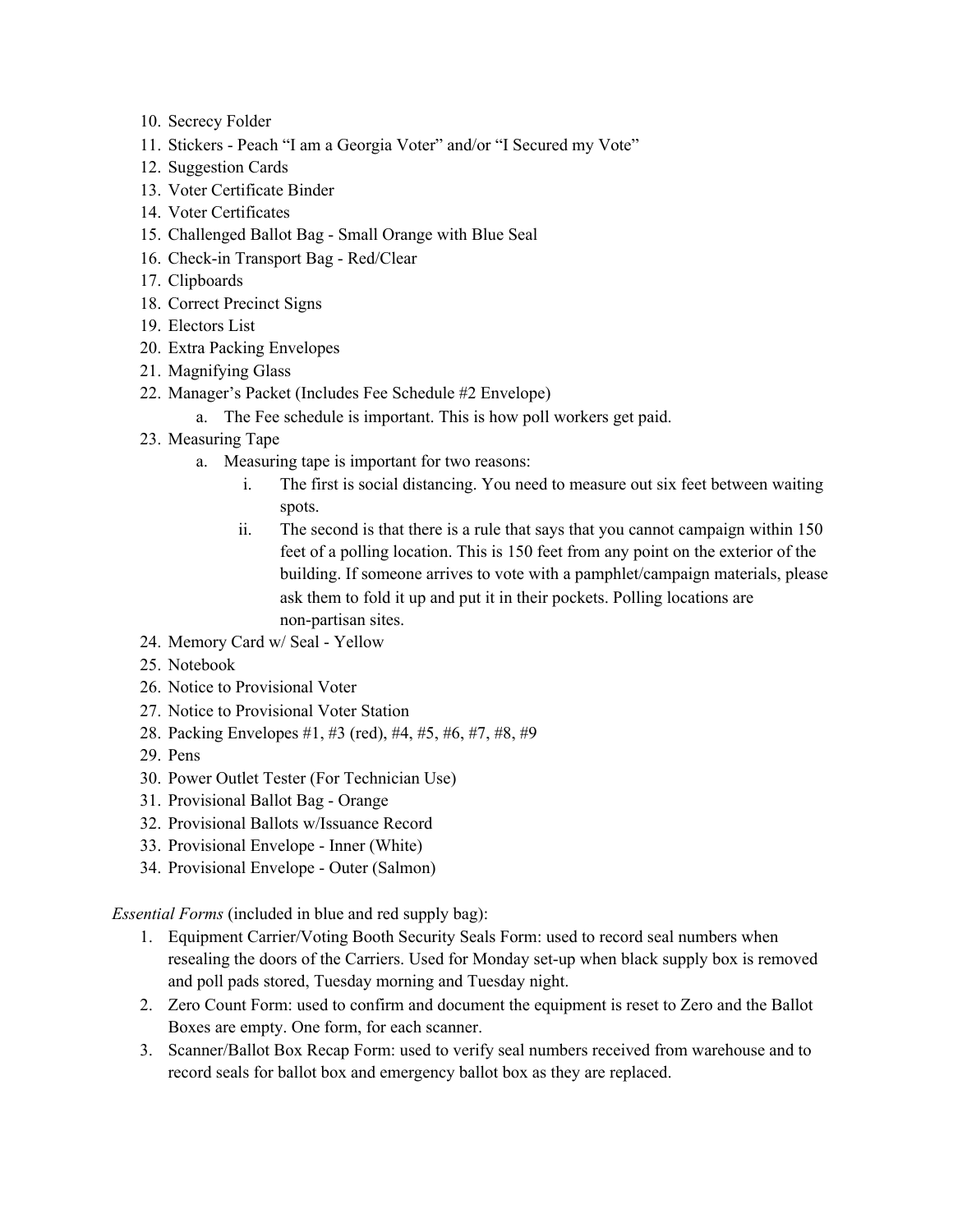- 4. Touchscreen Recap: used to verify seal numbers on the BMD. The "Opening Case #" is the carrier number. Only the "Power/Printer" seal needs to be broken when turning on the unit. This door will be resealed with a new seal number written on the line below the old seal number.
- 5. Ballot Recap Sheet: used to confirm and record the opening count number of the BMDs. Also, they are used to document total counts of Poll Pads, Scanners, and BMDs.
- 6. Poll Pad Recap Sheet: used to verify seal number for the Poll Pad cases, record opening count numbers, closing count numbers, spoiled ballot counts, and re-issued card counts.
- 7. Spoiled and Unaccompanied Ballot Recap Sheet: used to record spoiled and unaccompanied ballots. One line of the form for each spoiled ballot.
- 8. Chain of Custody Form: used to track transport of the ballots removed from the ballot box.
- 9. Numbered List of Provisional Voters: used to record names of Provisional Voters. In a primary, names are recorded by party, so there will be three Lists - Republican, Democrat, and Non-partisan.
- 10. Provisional Ballot Recap used to account for the numbers of Provisional ballots issued, used, unused, or spoiled. There will be one Recap sheet for each precinct at a polling location.

*COVID-19 Safety Supplies* (included in blue and red supply bag):

- 1. BMD Disinfecting Wipes
- 2. Face Mask Disposable
- 3. Face Mask Cloth
- 4. Face Shields
- 5. Gloves
- 6. Hand Sanitizer
- 7. Paper Towels
- 8. Social Distancing Line Placement Dots Interior/Exterior

# **Social Distancing Guidelines:**

- Use tape to indicate minimum distancing.
- Guide precinct traffic in one direction.
- All county employees must properly wear a mask.
- Offer PPE, but do not force voters to wear a mask.
	- This is unfortunate, you cannot tell people they can't vote because they aren't wearing a mask. This is voter disenfranchisement. However, if they do refuse to wear a mask, wipe down everything they use after they're finished.
- Issue stylus to voter to use on poll pad and BMD.
- Sanitize stylus and access cards after every use.
	- Tip: Buy a lunch meat tray that you see at Kroger/Publix. Bring trays in with you to separate clean and dirty voter access cards.
- Sanitize BMDs hourly.
- Sanitize after voters who do not use PPE.
- Do not take voters' temperature.

**Note:** All poll workers will get hazard pay unless you work for the county.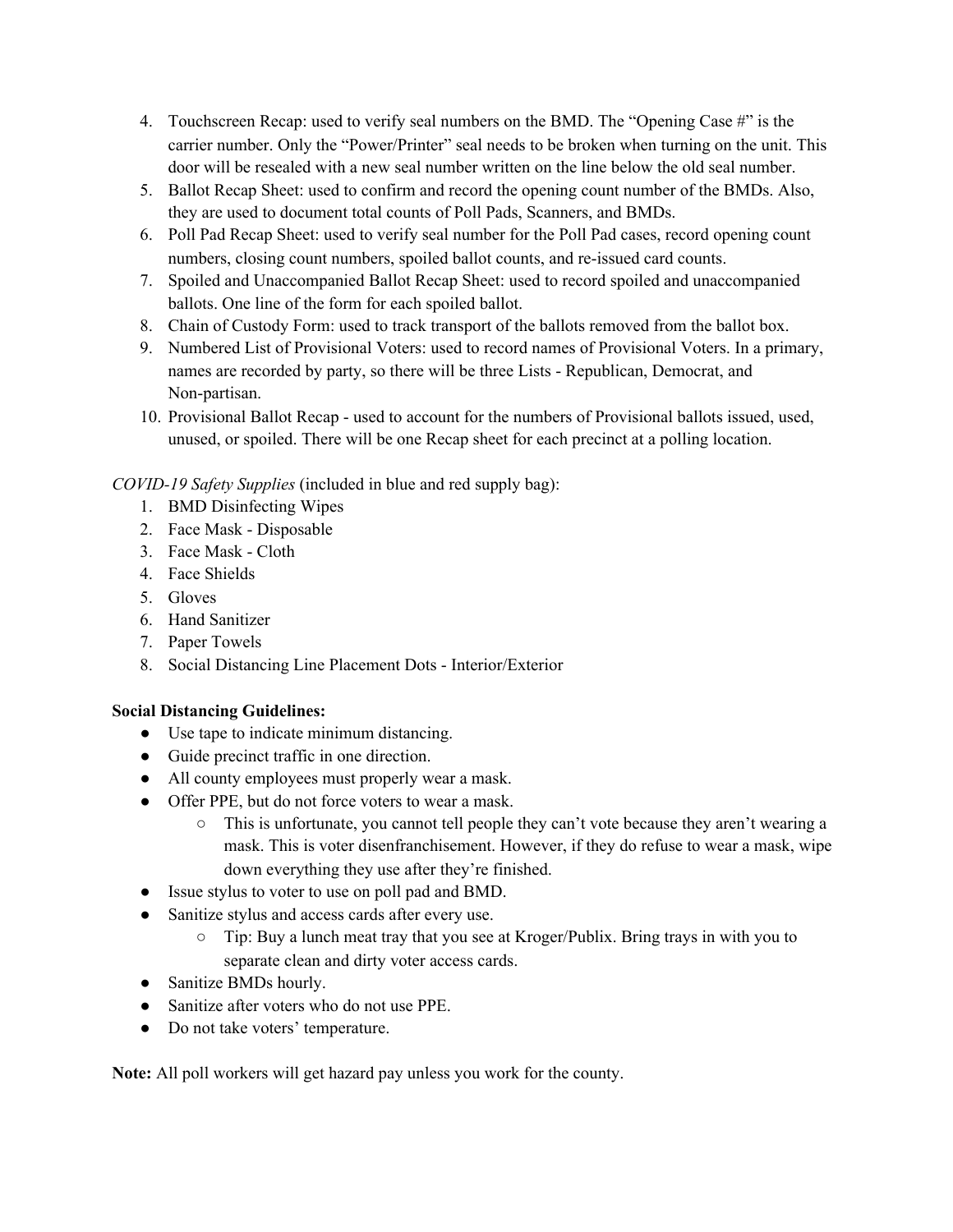## **On Sunday, managers will also pick up a blue and black supply bag. It will include:**

- 1. Poll Pads and Technician's iPad
- 2. Stylus
- 3. Voter Access Cards
- 4. Passwords
- 5. Seals
- 6. 1 Master Lock Key
- 7. Envelope #2
- 8. Blue Plastic Envelope
	- a. Poll Pad Recap Sheet, Ballot Recap Sheet, Supplier (if Applicable)
	- b. Touchscreen Screen Security Verification Form
	- c. Scanner Security Verification Form
- 9. Lanyard: 4 Unit Cabinet Poll Worker Card, Main Door Key, ibutton
- 10. Lanyard: 2 Unit Scanner Cabinet Poll Worker Card Main Door Key, ibutton

# **On Sunday, managers will also pick up individual items:**

- 1. Cellular Phone
- 2. Emergency Voting Booths Blue
- 3. Handicap Access Arrow Signs w/ Metal Stand
- 4. Handicap Poster
- 5. Provisional Voting Booth w/Instruction for Voting Sign
- 6. Vote Here or Polling Place w/ Metal stand

# **MONDAY**

# **On Monday, managers will call poll workers to coordinate set up times.**

### **During this set up, you will:**

- 1. Set up stations: greeter station, poll pad, BMD, Scanner (BMD + Scanner should be already set up at polling location), review/return station, provisional ballot.
	- a. \***Note:** It is important to put the BMD and scanner in a place where voters can have privacy while voting AND in places where they will not overpower the electric system. If you put all of the machines in one location, this could cause issues.
	- b. \* **Note:** MANAGERS MUST TAKE PROVISIONAL BALLOT MATERIALS HOME WITH THEM AND BRING THEM BACK ON TUESDAY. Managers are NOT to leave the provisional materials inside the precinct. If you can't get into your location in the morning, you will still open on time at 7am with provisional ballots outside.
- 2. Review Letter of Instruction
- 3. Contact Poll Workers again (especially ones who do not show up for Monday set up)
- 4. Contact facility personnel to confirm Tuesday opening

# **On Monday, poll managers will:**

- 1. Verify that BMD serial numbers match the Equipment Carrier Security Verification Form.
- 2. Verify that power dongle extension cord and extra printer are in the 2-unit carrier.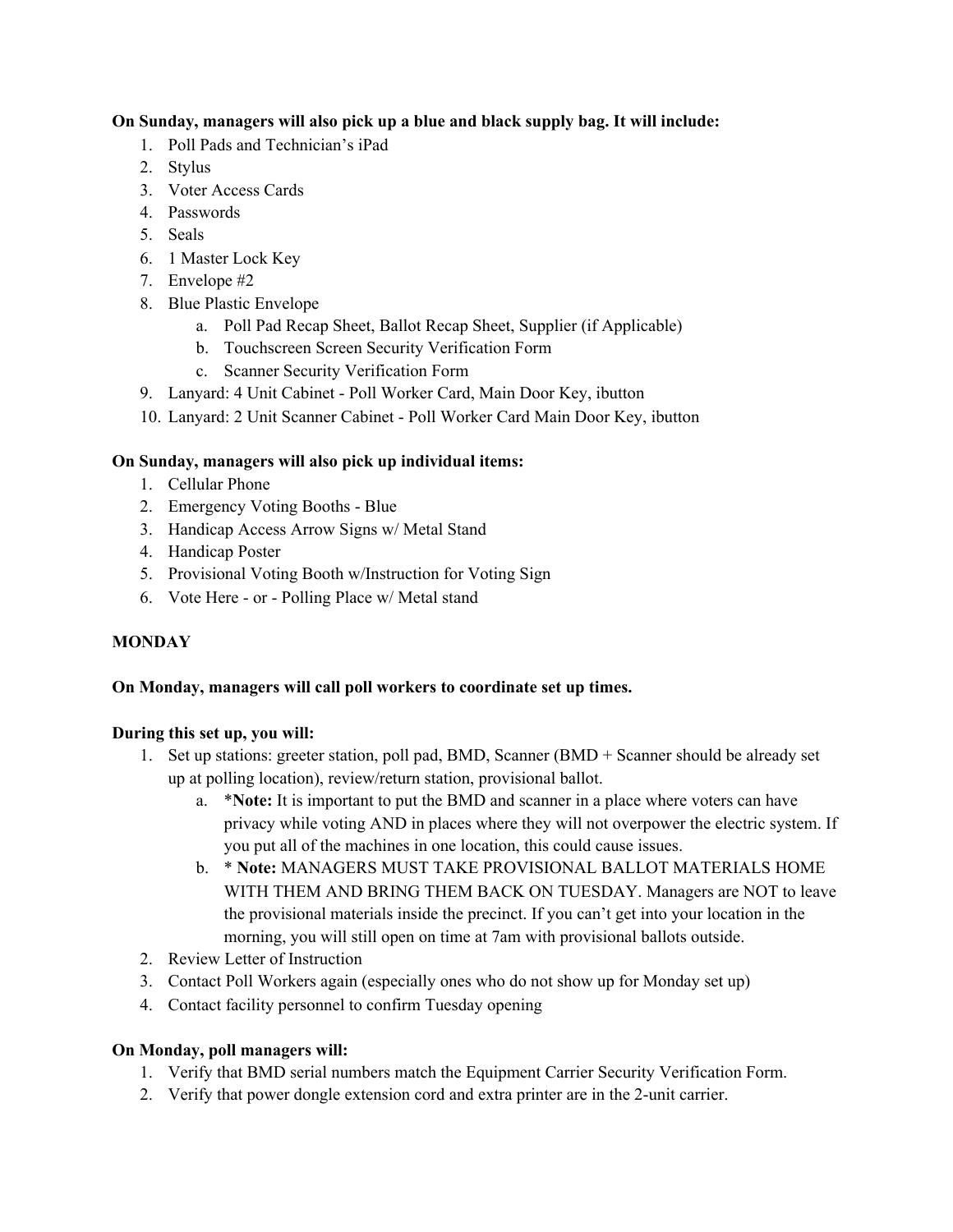- 3. Verify that ATI kit and headphones are in the 2-unit carrier.
	- a. ATI = Audio Tactile Interface : accommodation for voters with disability.
- 4. Take black supply box out of the 2-unit carrier.
- 5. Lock poll pads in either 2-unit or 4-unit carrier.
- 6. Put up Voter with Disability Access signs.
- 7. Put up signs indicating which carrier has the ATI.

#### **What's in the black supply box?**

- 1. Acceptable proof of citizenship
- 2. Application for voter registration
- 3. Ballot review small
- 4. Ballot review large
- 5. BMD / Printer / Scanner
- 6. Card of Instruction
- 7. Directional Blank Signage Cards
- 8. Directional Blank Signage Card Wood Stand
- 9. Doorstop
- 10. Do not leave with your ballot small
- 11. Do not leave with your ballot large
	- a. Some people think that their ballot is a receipt of their vote but the ballot needs to go into the scanner -- so these signs are super important.
- 12. Entrance sign
- 13. Exit sign
- 14. Extension Cords (additional cords are in the voting cabinet)
- 15. Georgia Voting Information/ Voting Rights
- 16. Handicap Voting Access Sign
- 17. Identification Required (Yellow)
- 18. Important Notice to Voters
- 19. Larger Print
- 20. Magic Markers
- 21. My Voter Page Flyers
- 22. No Campaigning Limit Marker (Red)
- 23. No Cell Phone Use Sign
	- a. There are no electronic devices in your polling location except in the case of a diabled voter. They can use their cell phone. ATI allows the voter to use an app to assist them with voting.
	- b. If you see anyone taking a selfie in front of their BMD, tell them to put their phone away!
- 24. No Firearms
- 25. Notice of Penalties
- 26. Notice on Assistance Special Notice
- 27. Notice to Voters 75 Years of Age or Older
	- a. If a voter is disabled or 75 Years of Age or Older, from the hours of 9:30AM to 4:30AM, they can cut to the front of the line. If the voter is with an assistant, they can go with them. However, if they want to stay in line, they can.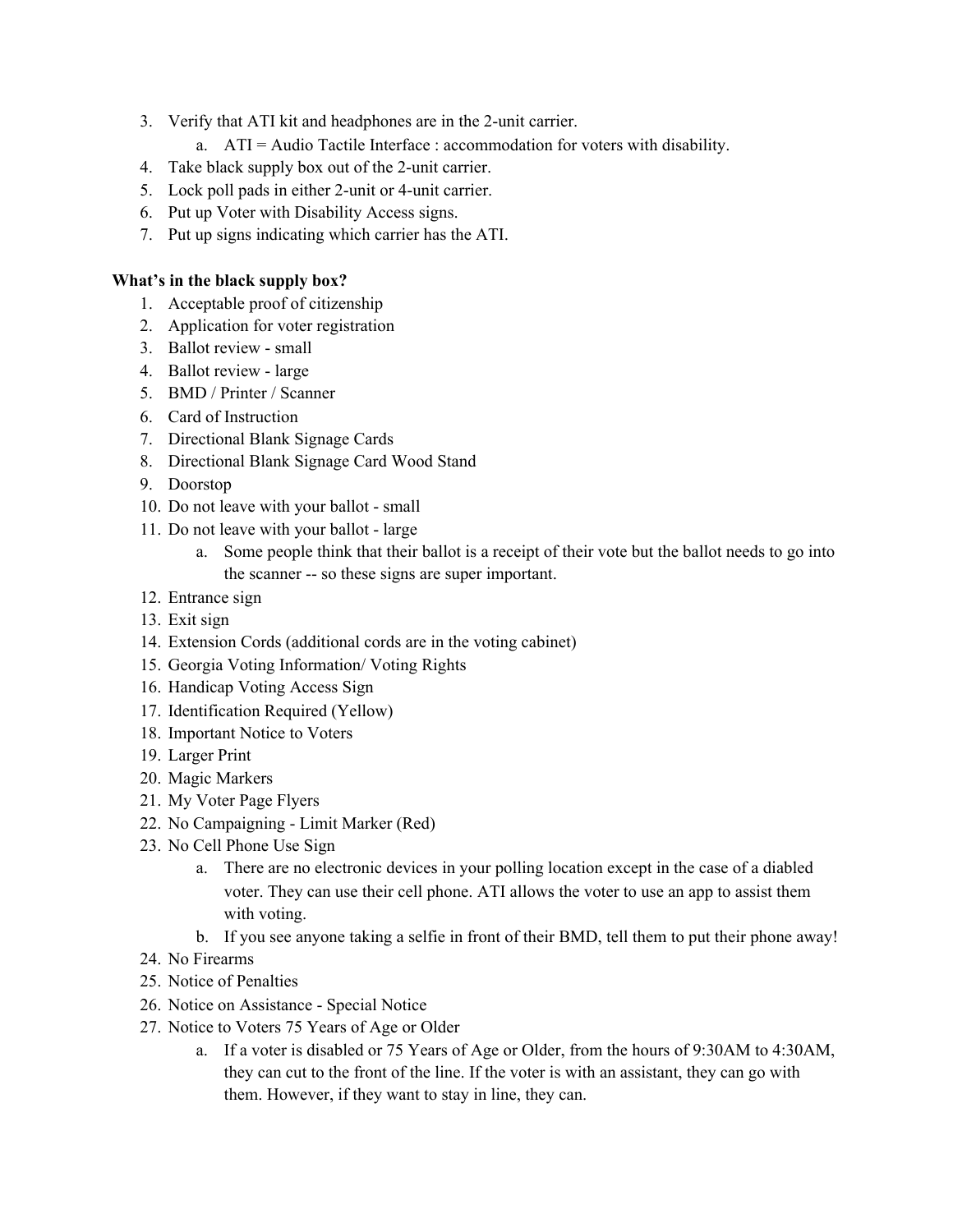- 28. Numbered List of Voters (DEM, REP, NP)
- 29. Paper for BMD printer (Inside Voting Cabinet)
- 30. Pens Extra
- 31. Poll Watcher Area Small
- 32. Poll Watcher Area Large
- 33. Poster Putty
- 34. Power Surge Protector
- 35. Prohibition Notice (Orange)
- 36. Scanned Ballot Transport Bag (In Voting Cabinet)
- 37. Special Notice / Voting Assistance
- 38. Stickers
- 39. Tablecloths Plastic
- 40. Tape Painters Tape
- 41. Tape Masking Tape
- 42. "To Vote" Arrow Signs
- 43. Unused Provisional Ballot Box
- 44. Vote Here Banner or Polling Place Banner
- 45. Voter Instructions
- 46. Wait here to vote sign

#### **At your polling place, you must have:**

- 1. An entrance
- 2. A check in station
- 3. A provisional station
- 4. BMD carriers
- 5. Ballot Review Station + Card Return Station
- 6. BMDs (VWD Kit) and Scanner (s) near the exit.
- 7. Absentee Ballot Cancellation station (separate area for deputy registrars to cancel absentee ballots). Note: This is new as of this year.
- 8. An exit

**\*Note:** It is highly recommended that poll managers and assistant managers set up their own work station (a table or desk) to stay organized throughout the day.

#### **Where should poll workers be stationed?**

- Have a poll worker at each poll pad.
- Have a manager at your provisional ballot station.
- Have poll workers monitoring each BMD to remind voters to take ballots off of the printer and remove voter access card.
- Have a poll worker by each scanner reminding voters to review their ballots and collect their voter access cards. They will also hand out "I Voted" stickers.
- Have a poll worker stationed by the door.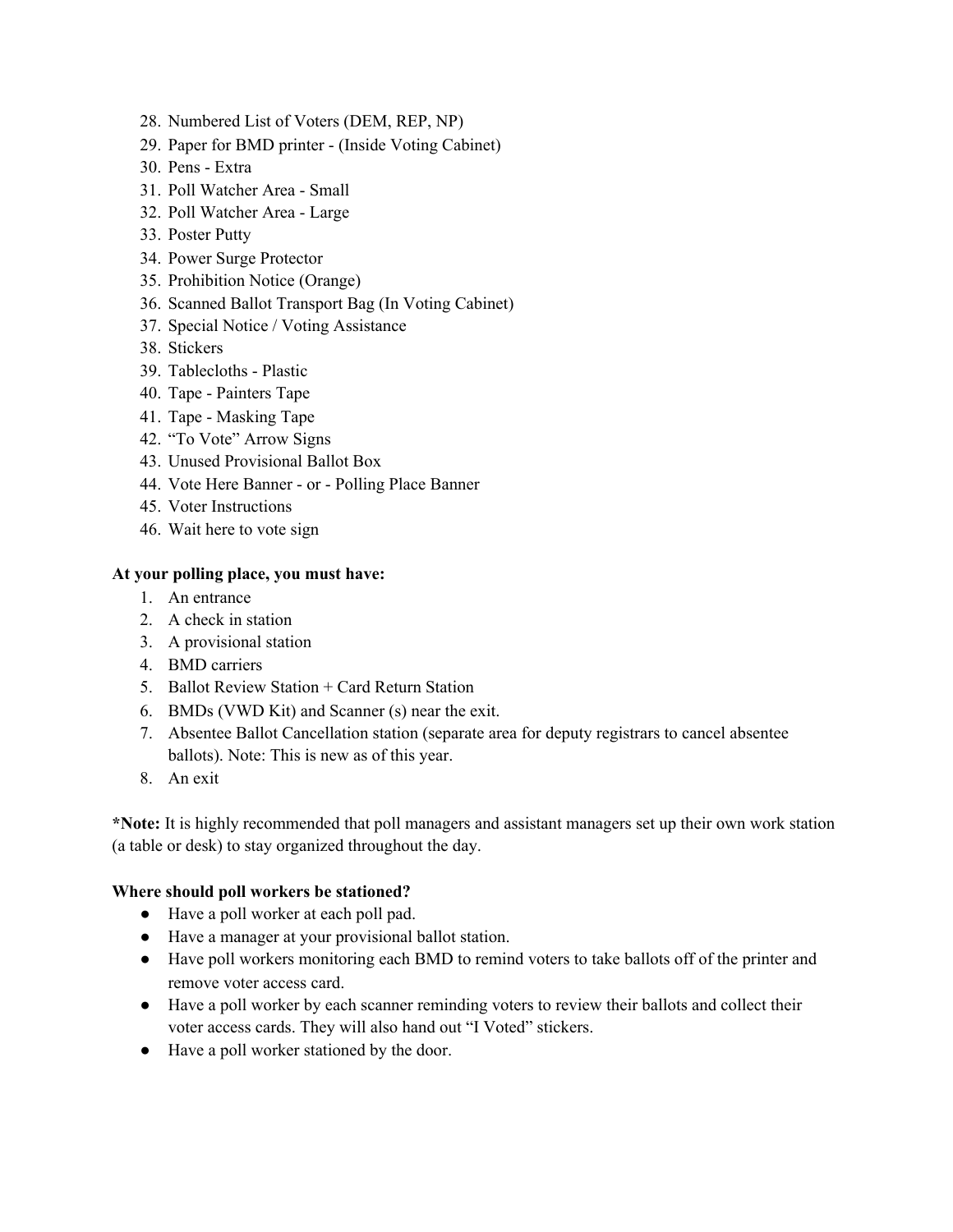### **Tuesday Morning - Opening Procedures**

**\* Note:** Set up is open to the public. The public can observe, but they cannot interfere. If they are getting in your way, politely ask them to step aside and allow you to perform your duties. However, if someone is there early to observe, that does not mean that they are allowed to vote first. They must go to the end of the line after observing.

- Arrive at 5AM.
- Contact Fulton County by 6AM to confirm that you have access to your facility. Fulton County should call you - but if they don't call you in a timely fashion, call them by 6AM.
- Assistant managers will give each other the oath of office; Assistant managers will then give clerks the oath of office.
- Fill out your name tag.
- Put up outdoor voting signage.
	- It is important to do this on Tuesday morning, NOT monday.
- Managers and Assistant managers will power up scanners, BMDs, and poll pads.
- Managers will fill out essential forms.

### **Paperwork needed for opening (in blue portfolio - before voting forms)**

- 1. Chain of Custody
- 2. Supply Checklist
- 3. Supply and Equipment Receipt
- 4. Ballot Marking Device, Printer, and UPS Opening Procedures
- 5. Ballot Scanner Opening Procedures
- 6. Equipment Carrier / Voting Booth Security Seals Form
- 7. Oath of Clerk
- 8. Oath of Manager
- 9. Poll Opening Late / Voting Stopped Form
- 10. Poll Pad Opening Procedures
- 11. Poll Pad Quick Tips
- 12. Poll Worker No Show
- 13. Notice of Candidate Withdrawal (if Applicable)
- 14. Notice of Certified Write-In Candidate (if Applicable)
- 15. Notice of Disqualified Candidate (if Applicable)
- 16. Secretary of State Memos/Notices (if Applicable)
- 17. Sample Ballots
- 18. Name Badges + Holders

### **Opening scanners, BMDs, and poll pads**

- If you made it to a class, you should've had a manual or binder distributed to you. If you didn't, you may need to borrow a binder from another poll worker. This binder will have the step by step instructions of how to open a ballot marking device or a scanner.
- For managers and assistant managers, when you are setting up your machines, you should have a clerk right behind you reading out the steps from the binder.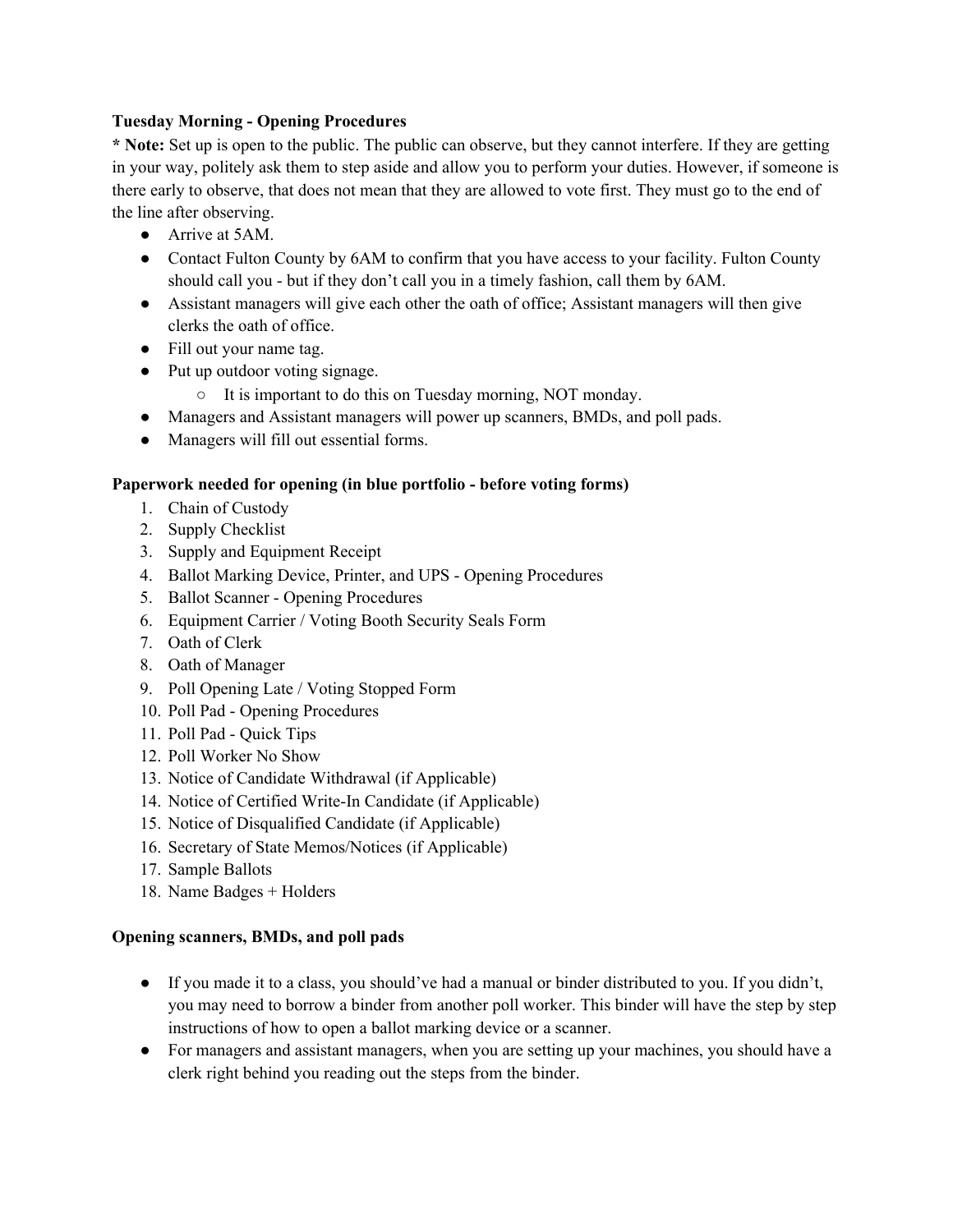#### **What do we do if we are not able to open by 7AM?**

- 1. Immediately call your Fulton County Elections Regional Coordinator (see important numbers list).
- 2. See Poll Opening Late/Voting Stopped form (located in blue portfolio).
- 3. If none of your Poll Pads, BMDs, and scanners are functional, you can still open on time by issuing provisional ballots (Code EM).
	- a. Also, it may still be possible to open your precinct if one poll pad, one BMD, and one printer works. You do not need all of them to work to open timely. You can scan in votes at a later time.

### **What if we do not have enough tables or chairs in the polling location?**

You can ask your facility personnel if they can spare tables or chairs. You can also call Fulton County, they will deliver extra tables.

### **Forms needed during voting (Blue Portfolio)**

- 1. International Agency Report to Risk Management: an accident form e.g. if someone slips and falls at your polling location, you will fill out this form.
- 2. Notice of Hearing Challenged Voter
- 3. Numbered List of Deceased Voters
- 4. Poll Staff Feedback Forms
- 5. Procedure for Challenge Received at Polls before Noon
- 6. Public Safety Official For Security + Traffic Control
- 7. Spoiled + Unaccompanied Ballot Recap Sheet
- 8. Voted Ballot Removal Form During Voting
- 9. Voter Record Discrepancy Report
- 10. Affidavit Forms
- 11. Poll Watcher Notification (if Applicable): a list of all certified poll watchers in the state.

### **What is the difference between poll watchers and non-partisan observers/public observers?**

- **Poll watchers** are certified by the state of Georgia to observe your location. When a poll watcher enters your location, they have to show a letter of certification and a name badge. Their name badge will say "secure the vote" with a Fulton County symbol, their name, their location, and the election they are observing. Some poll watchers can observe one precinct while others can observe multiple precincts. Poll watchers are only allowed to talk to poll managers. They are not allowed to talk to voters. Generally, there will be two poll watchers per political party and one per NGO.
- **Non-partisan observer/public observer**s are people from the public who come to observe the elections. They may be from the Lawyer's Committee for Civil Rights or Election Protection groups. Georgia law says that the public can observe voting without affecting the privacy of the elector. Therefore, these observers can not be inside the enclosed voting space. The enclosed voting space is generally treated to be the entire room where voting is occurring.

#### **Accepted Voter Photo Identification**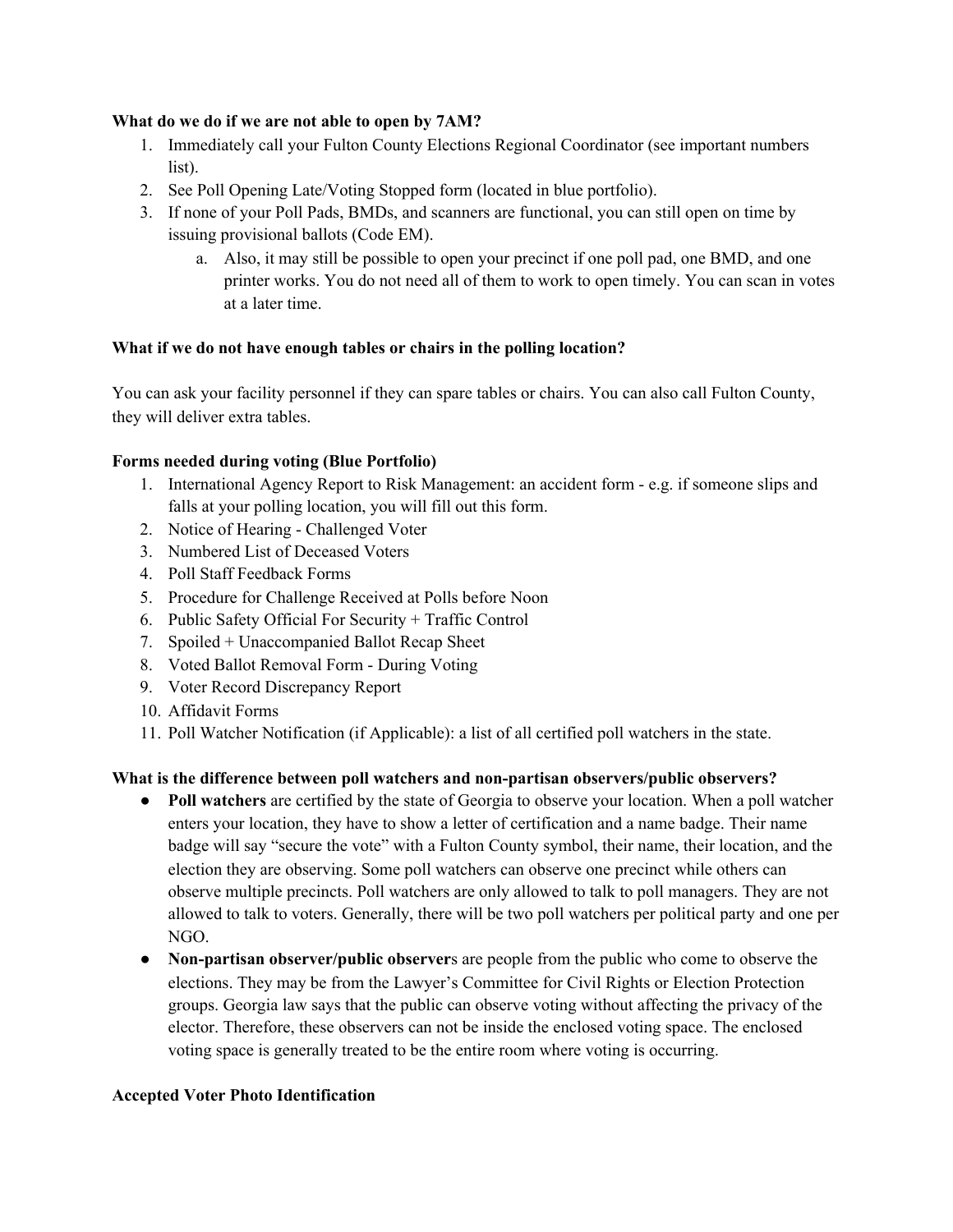Georgia is a photo identification state, it is not an address verification state. Therefore, if you have a voter whose address does not match what's on your poll pad, that is still acceptable.

- 1. Georgia Driver's License (can be expired)
- 2. Valid Georgia voter ID card or other valid ID card issued by branch, department, agency, or entity of the State of Georgia, any other state, or the United States authorized by law.
	- a. **General rule of thumb:** If they have received their ID from a government or publicly funded entity, the ID can be accepted.
	- b. **\* Note**: We can accept out-of-state driver's licenses. We can not accept expired out-of-state driver's licenses.
	- **c. \* Note:** We can accept student IDs from public Georgia universities such as Georgia Tech or the University of Georgia. We can not accept student IDs from private Georgia universities like Emory or Morehouse. There is a list of schools in the state university in your manual.
	- **d. \* Note:** We can accept MARTA Breeze cards that are issued to senior citizens and people with disabilities.
	- **e. \* Note:** We can accept weapon IDs and concealed carry licenses.
- 3. Valid United States Passport
	- a. \* **Note:** we can not accept expired passports.
- 4. Valid employee ID card issued by any branch, department, agency, or entity of the United States government, this state or any county, municipality, board, authority, or other entity of this state.
- 5. Valid US military ID card
	- a. \* **Note:** We can not accept expired military ID cards.
	- **b. \* Note:** People in the military generally refer to military ID cards as Common Access Cards (CAC card).
- 6. Valid tribal ID card
	- **a. \* Note:** Some tribal ID cards have an expiration date, and others do not. If it does not have expiration date, we consider that current. If it does have an expiration date, you go by the expiration date.

# **How do I make BMDs ADA compliant?**

Refer to your poll pad quick kits for this procedure. On the poll pad, there are functions that will kick on the ATI kit in the BMD. This will give people on the BMD choices to make their voting experience more accessible.

# **Scanning Ballots**

- The voter is supposed to insert their own ballot into the scanner. However, if they are struggling, you are allowed to assist them.
- You should be able to insert ballots into the scanner face-down or face-up, it should not matter. However, there have been issues with scanners which will only take ballots face-up. If this is the case, you may inform the voter of this.
- Many people are unfamiliar with the new machines and procedures. Many voters will think that their printed ballot is a receipt and may fold it or put it away. If the ballot gets damaged, it will not go through the scanner. If it doesn't scan, they will have to go back to check in and create a new ballot.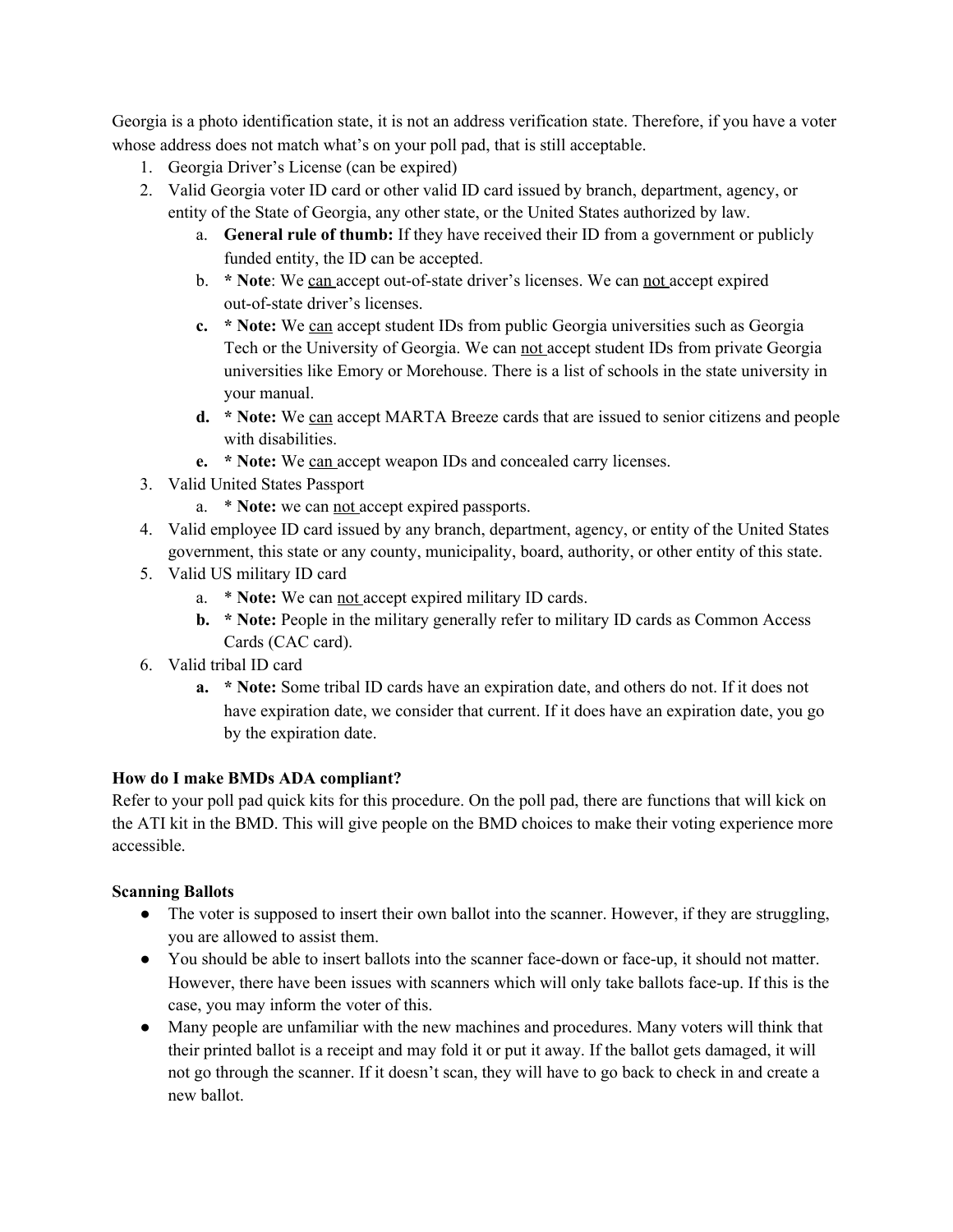## **Provisional Ballots**

**\* Note:** Watch the ACLU-GA Provisional Ballot Webinar, [here](https://drive.google.com/file/d/165ooBHNPdpxAq987mL0bACuj3lsd-egk/view?ts=5f8da0ad).

- Provisional ballots should be offered to ANY voter who cannot vote on the BMD.
	- $\circ$  If a voter is at the wrong polling location, they have the option to cast a provisional ballot. However, the only way they can ensure that their vote will be counted is to go to their assigned precinct.
- The time of day does not matter for issuing provisional ballots. Provisional ballots can be issued whether it's 7:15AM or 6:45PM.
- Elections staff members research provisional ballots to determine a voter's eligibility.
- Many provisional ballots get counted and are included in the election results.

## **Tuesday Evening Closing Procedures**

**\* Note:** This process is open to the public, as with opening procedures. The public can observe, but they cannot interfere. If they are getting in your way, politely ask them to step aside and allow you to perform your duties.

- Fulton County may extend hours at voting locations if a polling location opens late. If this is the case, voters that vote during the extended hours (i.e. after 7pm) will be casting provisional ballots.
	- If a polling location opens late, a lawsuit will come in against the state of GA, demanding that the location be closed late to ensure fair and equitable treatment of voters at this location. A judge will determine whether or not the polling location will extend voting hours. Even if the judge says that the location will extend voting hours, voters still need to vote provisionally because that decision can be overturned at a later time.

After the last voter has voted:

- Declare the polls closed (Manager)
- Take all signage down (Clerks)
- Break down all stations, clean precincts, post tapes and provisional recaps (Clerks).
	- The scanner will produce closing tapes. One of these tapes will go on the window of your facility so the public can observe.
- Shut down:
	- Scanners (Manager)
		- Send Runners with Yellow Memory Card Bag + Ballot Transport Bag to arrive by 8:30 PM at check-in center.
			- What goes in the Yellow Memory Card Bag? Envelope #5 (will contain two copies of closing tapes), the chain of custody form (runner will need to fill this out for accountability purposes), and memory cards used in the scanners. Runners will also bring the ballots to the check-in center.
	- BMDs (Assistant Manager)
	- Poll Pads (Assistant Manager)
- Shut down provisional station (Manager)
- Complete all essential forms (Manager and Assistant Managers)
- Take a picture of the posted Scanner Tape and Provisional Recap Sheet with County Mobile Phone.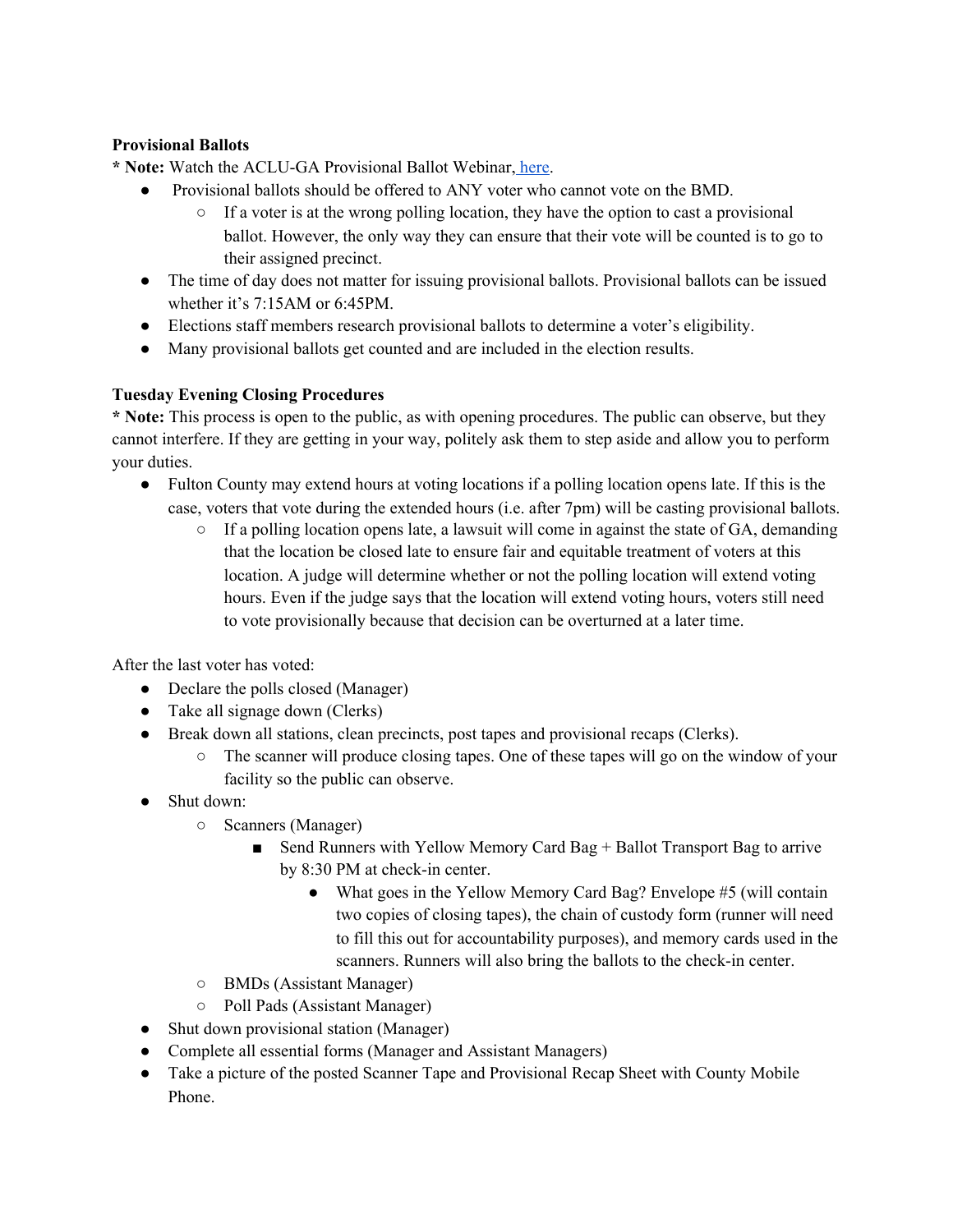- Review the closing checklist for what to bring.
- If necessary, contact the precinct representative to lock the doors.
- Depart for check-in center.

#### **Forms to refer to during closing**

- 1. Ballot Marking Device, Printer and UPS Closing Procedures
- 2. Ballot Scanner Closing Procedures
- 3. Chain of Custody Transfer of Election Results
- 4. Poll Pads Closing Procedures

#### **Election Day/Night Seals**

|                                       | Leaving Warehouse Monday Night Tuesday Daytime |                        |                            | <b>Election Night</b>       |
|---------------------------------------|------------------------------------------------|------------------------|----------------------------|-----------------------------|
| Seal Location                         | <b>Type of Seal</b>                            | <b>Type of Seal</b>    | <b>Type of Seal</b>        | <b>Type of Seal</b>         |
| Ballot Bin Door                       | <b>Green Mini Padlock</b>                      | SAME                   | <b>Green Mini Padlock</b>  | <b>Yellow Mini Padlock</b>  |
| Emergency Ballot Bin Door             | <b>Green Mini Padlock</b>                      | SAME                   | <b>Yellow Mini Padlock</b> | SAME UNLESS USED DURING DAY |
| Scanner PW Card                       | <b>Green Mini Padlock</b>                      | SAME                   | SAME                       | NONE                        |
| Scanner Admin Card                    | <b>Red Wire Seat</b>                           | SAME                   | SAME                       | SAME                        |
| Scanner Printer Seal                  | <b>Red Wire Seal</b>                           | SAME                   | SAME                       | SAME                        |
| Scanner Lock Seal behind Scanner      | <b>Red Mini Padlock</b>                        | SAME                   | SAME                       | SAME                        |
| Right Hand Scanner Seal               | <b>Red Wire Seal</b>                           | SAME                   | SAME                       | SAME                        |
| BMD Case/Cabinet Door Seal            | <b>Green Pull Tite</b>                         | SAME                   | <b>NONE</b>                | <b>Red Pull Tite</b>        |
| <b>BMD Accessories Compartment</b>    | <b>Red Wire Seal</b>                           | SAME                   | SAME                       | SAME                        |
| <b>BMD Batteries Compartment</b>      | <b>Red Wire Seal</b>                           | SAME                   | SAME                       | SAME                        |
| <b>BMD Election Data Compartment</b>  | <b>Red Wire Seal</b>                           | SAME                   | SAME                       | SAME                        |
| <b>BMD Power/Printer Compartment</b>  | <b>Green Mini Padlock</b>                      | SAME                   | <b>Yellow Mini Padlock</b> | SAME AS DAYTIME             |
| Printer Case Seal (If not in cabinet) | <b>Green Pull Tite</b>                         | SAME                   | NONE                       | <b>Red Pull Tite</b>        |
| Poll Pad Seal #1                      | <b>Green Pull Tite</b>                         | SAME                   | NONE                       | <b>Red Pull Tite</b>        |
| Poll Pad Seal #2                      | <b>Green Pull Tite</b>                         | SAME                   | <b>NONE</b>                | <b>Red Pull Tite</b>        |
| Voting Cabinet Back Door Seal         | <b>Green Pull Tite</b>                         | <b>Green Pull Tite</b> | NONE                       | <b>Red Pull Tite</b>        |
| <b>Ballot Transport Bag</b>           | <b>Green Mini Padlock</b>                      | SAME                   | SAME                       | <b>Yellow Mini Padlock</b>  |

\* **Note:** You will run out of seals by the end of the night. Fulton County never provides enough seals. So, throughout the day, be very careful about over-using seals to make sure you have enough at the end of the day.

#### **What goes in the envelopes?**

\* **Note**: All of the envelopes, unless otherwise noted, will go in a blue bag at the end of the night. (Envelope 3 does not go in a blue bag, it goes in the provisional bag.)

Envelope 1 :

- Poll Pad Recap Sheet
- Polling Place Scanner Memory Card Recap Sheet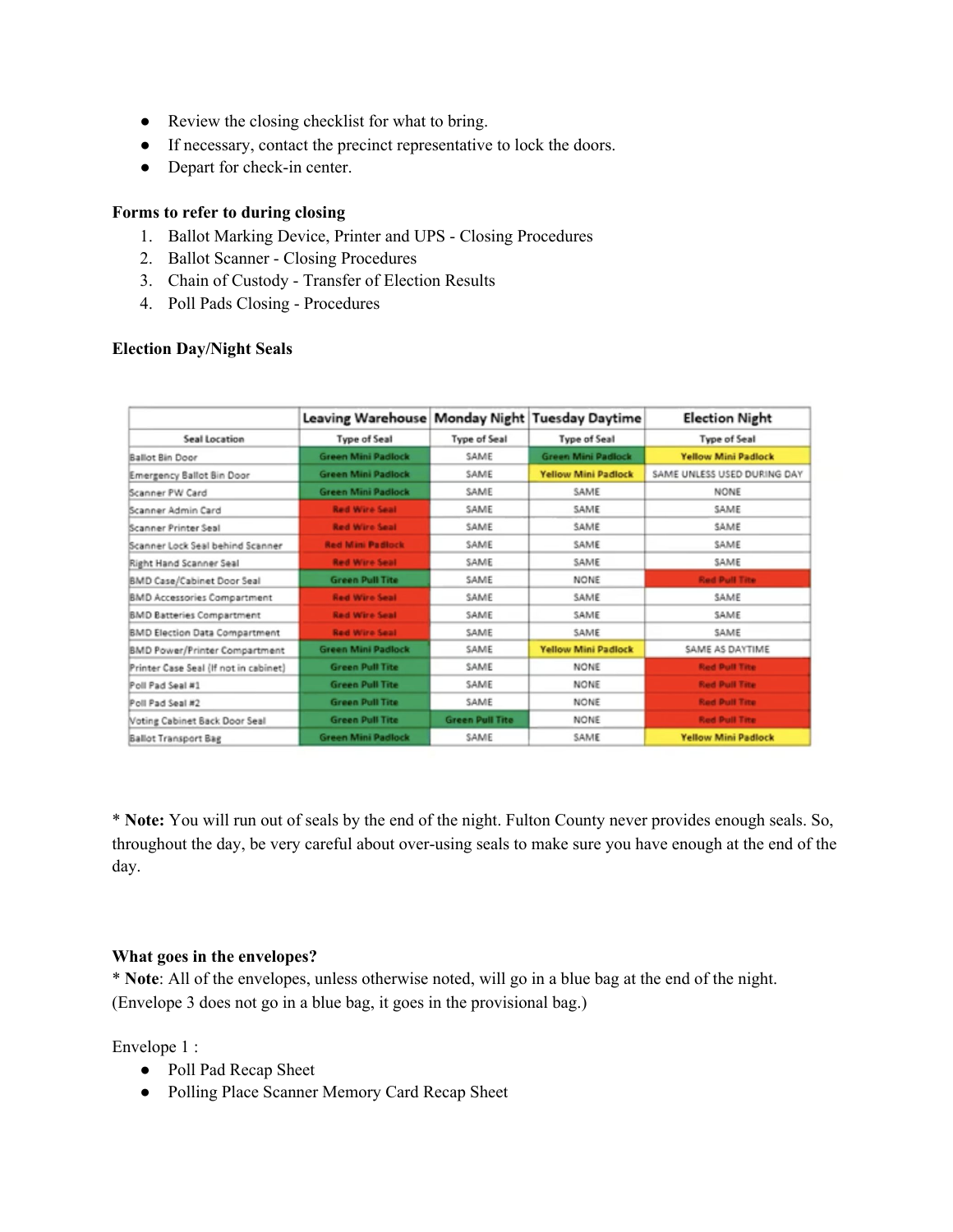- Touchscreen Recap Sheet
- Security Verification Form
- **Zero Count Form**

Envelope 2 (Green Envelope):

- Fee Schedule
- Notes to Election Chief (if applicable)
- Poll Opening Late/ Voting Stopped
- Poll Worker Feedback
- Poll Worker No Show Form
- Suggestion Cards

Envelope 3 (Red Envelope):

- Challenged and Pending Voter Form
- Notice to Provisional Voting Station
- Provisional Ballot Recap
- Provisional Numbered List
- Provisional Voter Registration Forms
- Valid Provisional Certificate Binder

**\* Note:** Goes in the provisionals bag, not the blue bag.

Envelope 4:

- Spoiled and Unaccompanied Ballots
- Spoiled and Unaccompanied Ballots Recap Sheet

Envelope 5:

● Two copies of the Closing Tape Polling Place Scanner Tapes

**\* Note:** Goes with the runner(s).

Envelope 6:

- Cancelled Absentee Ballots and Envelopes
- Numbered list of deceased voters
- Numbered list of voters
- Supplemental list (if applicable)
- Voter record discrepancy

### Envelope 7:

- Provisional Ballot Stubs
- Spoiled and Cancelled (not cast) provisional ballots
- Spoiled provisional voter certificates

**\* Note:** Does not go in blue bag.

Envelope 8:

● Affidavits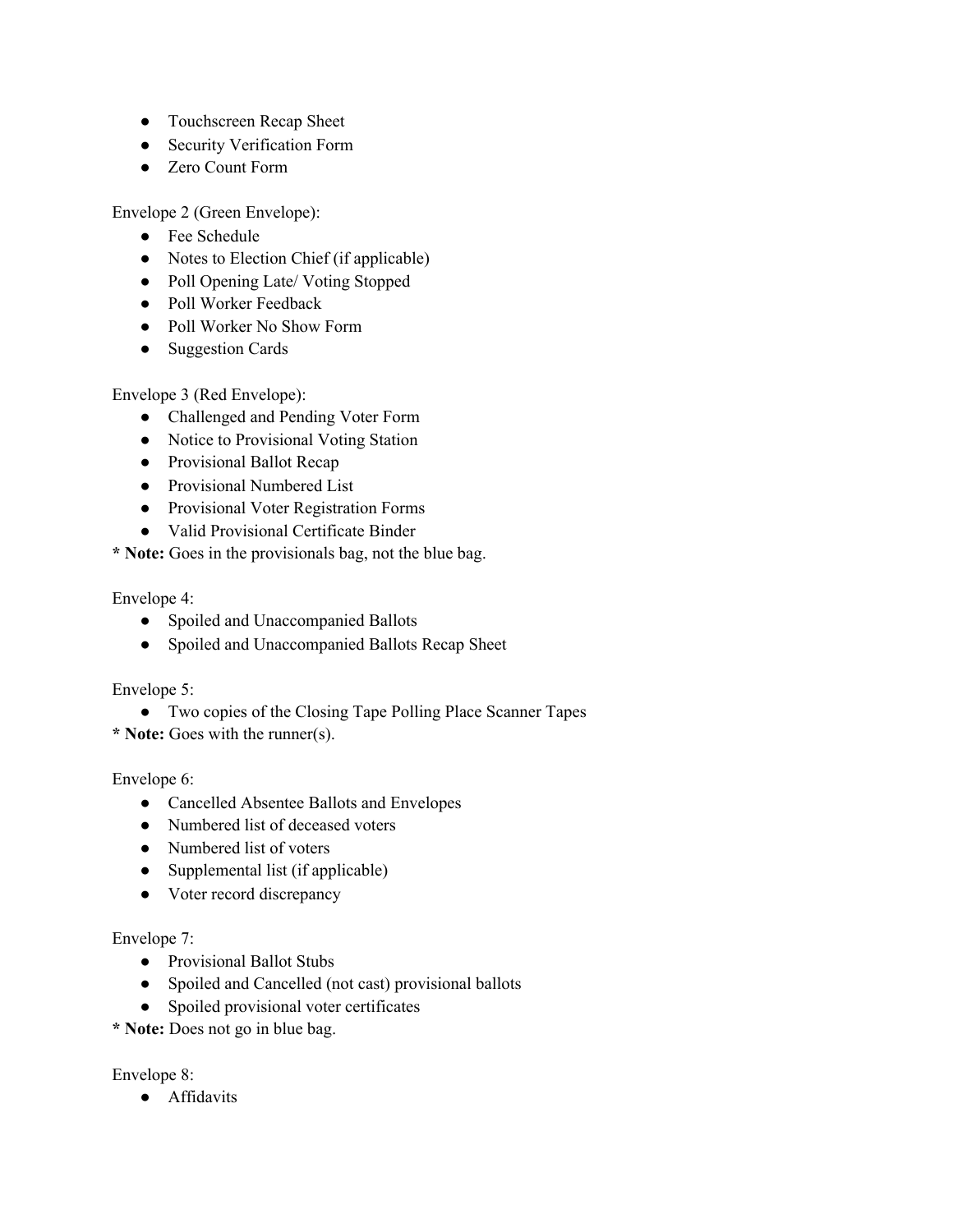- Oath of Clerks
- Oath of Managers
- Public Safety Official Form

Envelope 9:

● Unscanned Emergency Ballots

### **What is returned to Fulton County?**

- Yellow Memory Card Bag (Runner)
	- Memory Card(s), Result Tapes
	- Envelope 5
	- All Scanned Ballots in Ballot Transport Bag
- Red Bag (Manager)
	- Envelopes 3, 7, and 9
- Cast Provisional Ballots in Orange Bag
- Provisional Large Orange Envelope
- Unused Provisional Ballots Box
- Poll Pads in Transport Bag (which is a black bag)
- Blue Bag (Manager)
	- Envelopes 1, 2, 4, 6, 7, 8, 9, 10 (extra)
	- Voter Access Cards
	- Manager Lanyard with Keys
	- Cell Phone
- Blue Bag with Black Handles
	- Unused PPE

### **Questions?**

- If you run out of seals, what do you do?
	- Call downtown, hit the option for supplies. Around 2pm is a good time to call downtown to get more seals.
- Do we need to verify the voter's address if the address on the poll pad is incorrect or outdated? Do we have to issue a provisional ballot? What if there is a typo in their name?
	- Georgia is not an address verification state. If the addresses don't match that's fine. We only need to be concerned that the person in front of you is the person on the license or photo ID. The address on the ID doesn't matter. The voter can fill out a Voter Discrepancy Form and mail it to downtown if there is a clear typo in their name. They don't have to vote a provisional ballot.
- If the voter says the address on the poll pad is not their address anymore, what do you do?
	- They needed to have updated their voter registration before the deadline. They should vote where they are registered. You can pull out a voter registration card form and have the voter fill it out with their new address. The old address goes in box 10 and the voter should sign the form. The voter will be issued a new voter registration card when the county receives their form.
- Who is the support person for the assistant manager?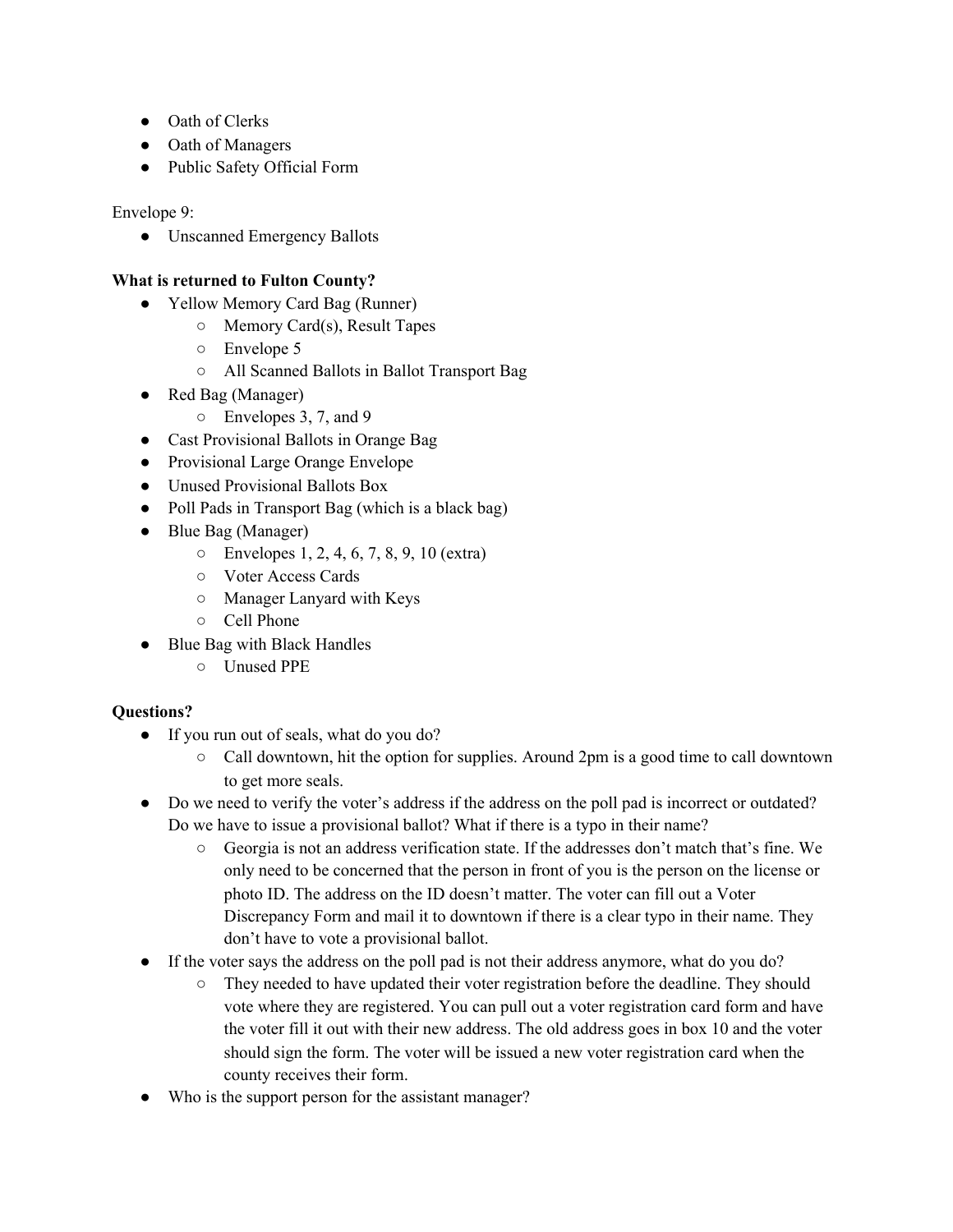- The poll manager should be the main support person for the assistant manager. If the poll manager has never managed before, they are going to have a team leader to be their point person. The team leaders are a new position we are using this year, and each will have 8-10 poll managers to check in on. They are getting trained on weird and rare situations that might occur this afternoon.
- If the voter is in the wrong precinct or the wrong county, are we allowed to tell them that their vote won't count if they vote provisionally? How should we handle a situation where a voter asks if their provisional ballot will count or not?
	- $\circ$  In some cases, the voter needs to do some leg work within three days of the election to make their vote count. If a voter is in the wrong county, their information will not even show up on the poll pad. If this occurs, ask the voter if they are in the wrong county. Only registered voters in Fulton can vote in Fulton. If they opt not to go to the correct county, they can vote provisionally, but their vote won't count unless they are registered in Fulton. We can encourage them to go to their county and we can tell them their vote likely won't count if they vote in the wrong county. You can tell them that we do not transfer ballots to other counties. However, let's say they tell you that they moved to Fulton and they say they re-registered with their new address. This case is called Prior Registration, and they can vote a provisional ballot. This provisional ballot will only count if they did indeed register by the registration deadline.
- What do I do if I haven't been able to reach a contact at my precinct in order to get in for set up? Is there an estimated time that equipment will be delivered to precincts?
	- Equipment is being delivered right now, but some places won't receive equipment until Monday. Arrive at your polling place for Monday set up.
- I didn't learn about Absentee Clerks in my training.
	- This is a new policy that was added after we started poll worker training. This will be listed on a letter of instruction. These are Fulton County Deputy Registrars that will be stationed at every polling place in Fulton County. If a voter comes in with an outstanding absentee ballot, you have been trained to have them sign an affidavit and call the central office for absentee ballot cancellation. If you have a Deputy Registrar at your polling location, you don't have to call that number any more. The Deputy Registrar will cancel that ballot on site by accessing the election software on a Fulton County laptop. You or the poll manager are still responsible for making sure the affidavit gets signed. The poll manager's override code is going to be needed on the poll pad to allow the voter to get a voter access card after the absentee ballot has been cancelled.
- About five of my clerks have not completed training as of yesterday. What do I do?
	- Jeff is teaching a class from 2-6 today. Tell them to show up.
- I contacted all clerks scheduled to work at my precinct and we are all newbies.
	- If you are a clerk and you have been to training, you should be okay. Your manager should have the support of their team leader. If you are the manager, let the team leader know that your precinct is all new hires and they will give you extra attention and help with set up if you need. If you need them to come help you on Tuesday morning, they may be able to come as long as none of their other sites are completely locked out of the building, for example.
- What if a voter's PPE is labeled with campaign slogans?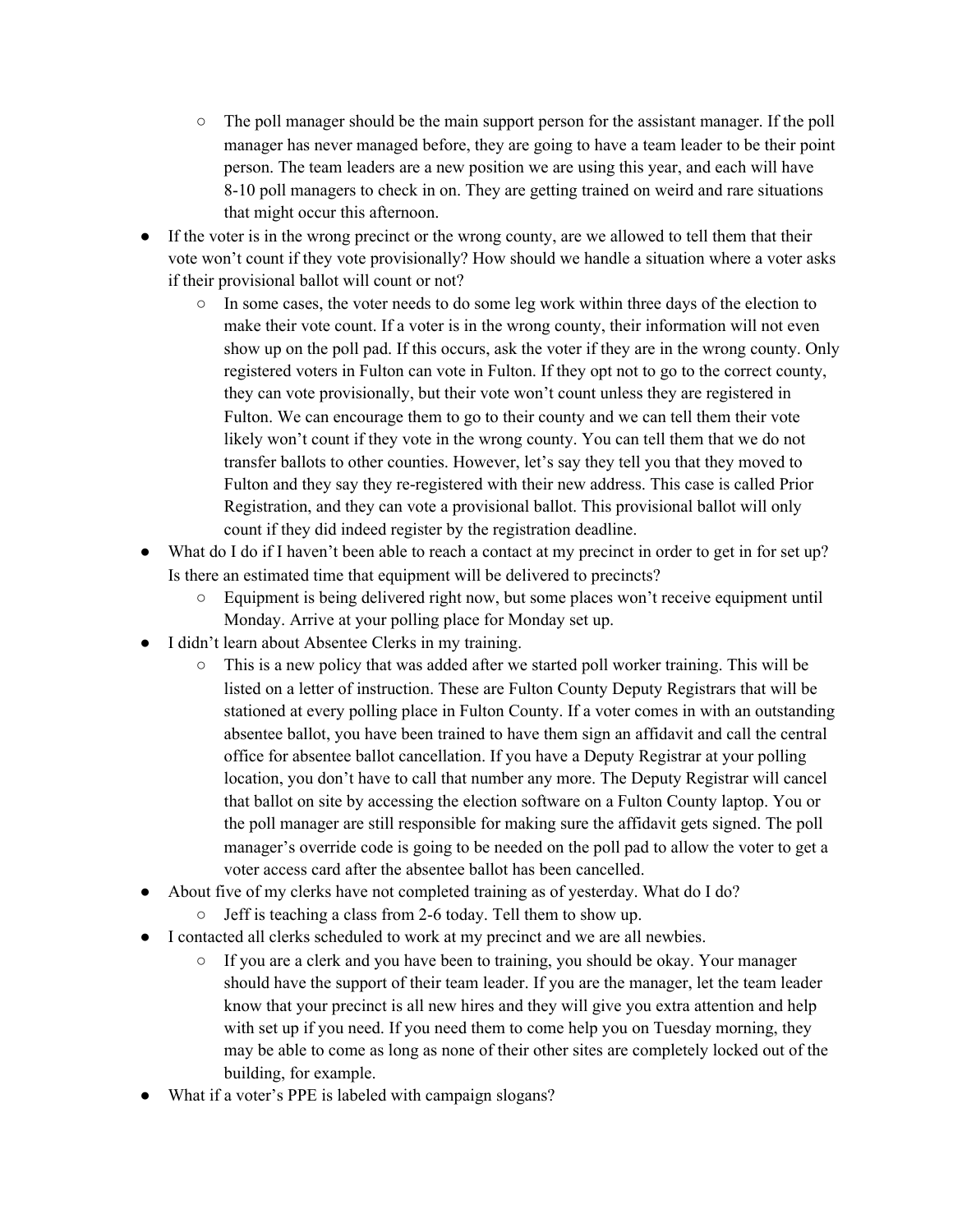- $\circ$  If the PPE has the name of a candidate on the ballot, it's not allowed. If it has a slogan closely associated with a campaign, it's also not allowed. The general rule about "campaigning" is that if it has the name or a slogan or closely associated slogan of the campaign, it's campaigning. A t-shirt from a candidate not on the ballot is likely allowed.
- What if a voter refuses to put their phone away?
	- First, ask nicely. If that doesn't work, let them know they are in violation of state law. Ask the Manager to make the second contact with the voter. If they still wont put it away, and are running around and trying to photograph ballots, that is a security concern. You will have a police officer at your precinct for serious issues, like very defiant voters. If they are simply being disruptive, ask them to take their phone call outside. You should also have an escalation/de-escalation flowchart for handling security concerns.
- What if a non-certified self-proclaimed poll watcher comes to the precinct and wants certain numbers from the poll workers?
	- Anyone is entitled to the total voter count numbers upon request. They are not allowed to get the number themselves by walking up to a scanner but they are allowed to ask. Nonpartisan poll observers are essentially members of the public under law. They are allowed to observe the election from outside the enclosed space. A good indicator for this is the 25 foot area outside which exit polling is allowed to happen. They may make themselves available for voters to talk to them about their experience when they are leaving the polling place. If someone comes to observe and does not have the state credentials for Poll Watchers, you do not need to treat them like they have broken the law and need to be arrested, just remind them of the rights of any member of the public. You also have a right to manage a precinct without getting crowded while you work, and with COVID it is doubly important to maintain proper distancing. If anyone is creating a significant disruption, whether they are a credentialed Poll Watcher or not, you have the right to ask them to leave the precinct; you have the right to run your polling place without disruption.
- What if there aren't enough provisional ballots?
	- $\circ$  All precincts are getting enough provisional ballots for 20% of registered voters, and some are getting enough provisional ballots for up to 40% of registered voters. If you get three quarters through your pile and you will need more, call us.
- If there is a typo on the poll pad, does the voter vote provisionally?
	- $\circ$  If there is reasonable confidence that the voter in front of you is the voter on the poll pad, they should be checked in normally and they should vote regularly. The typo can be documented on the Voter Discrepancy report.
- What do you do if someone shows expired or questionable photo ID?
	- $\circ$  The voter should vote a provisional ballot and they need to show proper ID to their county within three days for that ballot to count.
- What happens if the voter sees they have made a mistake when the paper ballot is printed out from the ballot marking device?
	- $\circ$  The voter will go back to the check in station, the poll worker will cancel their check in and create a new voter access card, and the voter can go back to the ballot marking device. The paper ballot in their hand must be spoiled.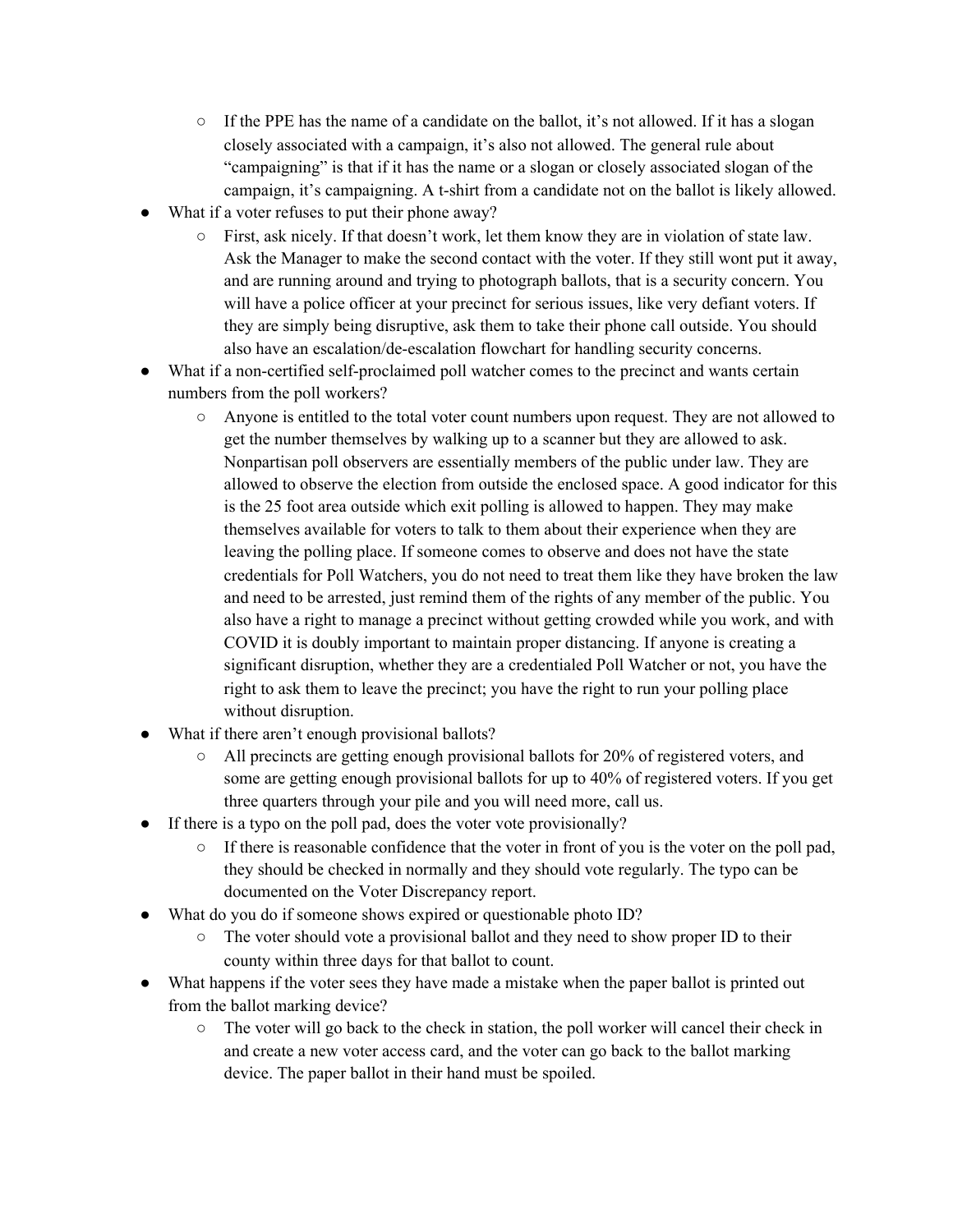- During early voting, a poll worker refused to take the absentee ballot I brought in, but had me sign an affidavit before I went to vote on a BMD. Is this proper procedure for Election Day?
	- $\circ$  On Election Day, always take the ballot and the envelope if they have that too. Write "Cancelled" on the ballot and send the voter to check in and the vote on a BMD. This is straight out of the state code and the state manual.
- Much of Fulton County does not have power or internet right now. Will this affect election day?
	- No. None of the voting devices are connected to the internet. The laptops that the Deputy Registrars will be using will be able to connect to hotspots provided in order to connect to the internet. If for any reason, the Deputy Registrars are unable to access the election system, the Poll Workers should revert back to the original protocol which involves calling the central office for absentee ballot cancellation.
- Is it okay for volunteers to provide food and water to voters?
	- Any food or water that is offered to voters must be offered to anyone. We would encourage folks that are giving food to anyone to be outside of the 150 foot distance area because it has not been very clear. It is okay for people to give food and water to poll workers and allow the poll workers to hand those out to voters. Since Fulton County has line monitors, they may be able to hand out food for you. This has been a little confusing this week. It is clear, however, that the food and water may not be labeled with any candidate's name or slogan on them, as this is "campaigning."
- Have there ever been caravans of honking cars intending to create distractions or something similar?
	- We haven't seen or heard anything like that in Fulton County during early voting. If people are truly creating noise pollution and damaging voters' ears, it may be related to voter intimidation statutes, but it's not clearly delineated.
- What should we delegate to the Assistant Manager?
	- Designate an assistant manager to the provisional station, and one the check-in area to help if check ins need to get cancelled. One assistant manager can also do absentee ballot cancellation if the Deputy Registrar does not show up.
- What is the 150 feet campaign rule?
	- This is the rule that states no campaign materials may be within 150 feet from the outside of the polling place building, plus 25 feet from the voter line if it extends past 150 feet, so you can imagine a halo that extends out 150 feet from all the outer edges of the building and extends 25 feet out from any part of the voter line. There is a private property exemption, if that private property is within 150 feet of the edge of the building.
- Does the address on the additional form of ID for IDR (ID required) voters have to match the address in the poll pad?
	- Yes. In this anomalous case, folks who registered for the first time in Georgia by mail and did not include proper photo ID with their voter registration will appear in the poll pad as "IDR voter." In this case, federal law allows this type of voter to show any of the forms of photo ID we discussed OR one of a few additional forms of identification, including a pay stub with address, utility bill with address, or bank statement with address. They can only do this once, the first time they vote. Subsequent times, they will need one of the acceptable forms of photo ID in Georgia. That address needs to match the address on their registration.